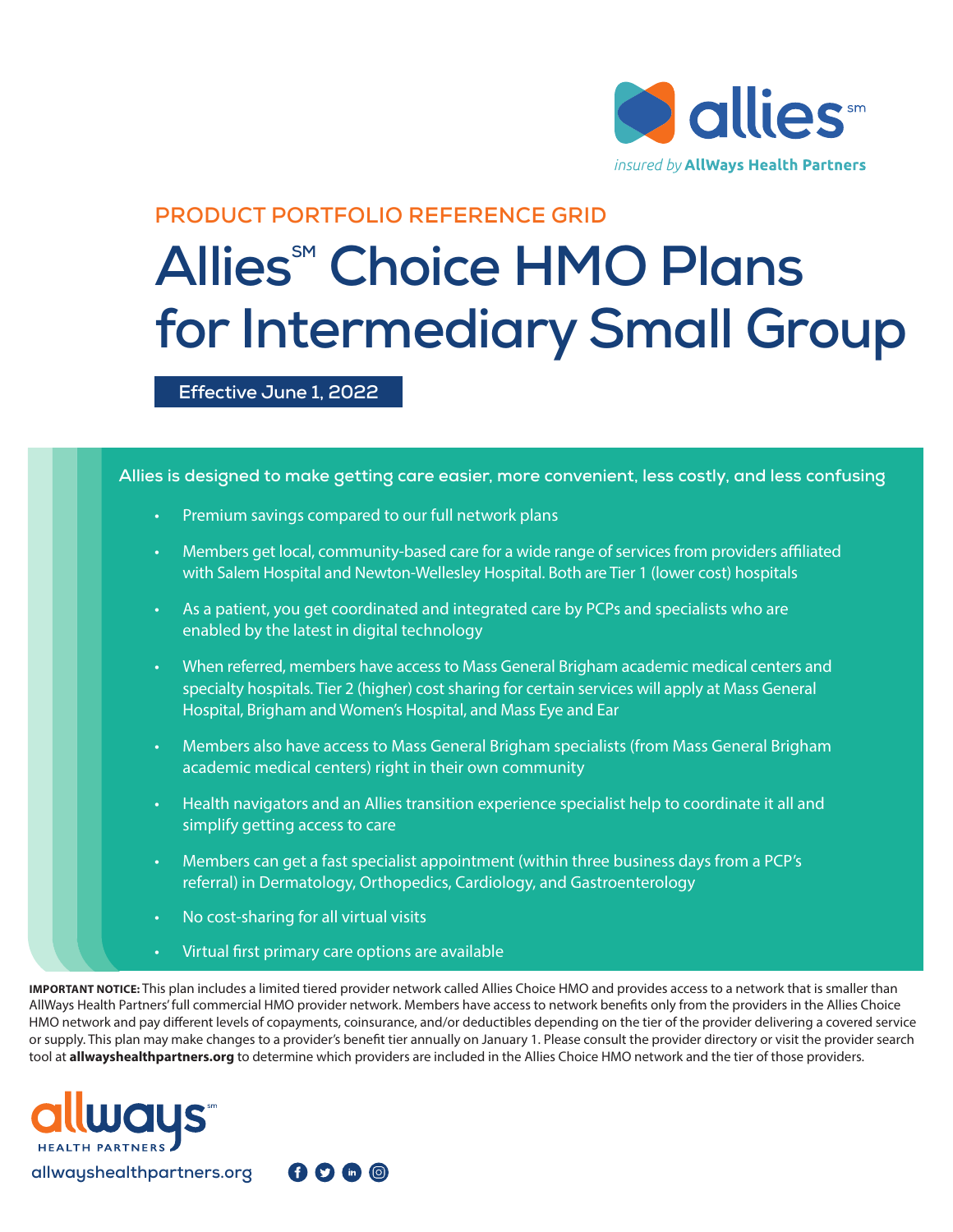| All plans meet Medicare Part D creditable coverage requirements.<br>All plans meet minimum creditable coverage requirements. |                                |                                                              |                                                                                      |                                                                                               | <b>OUTPATIENT</b>                                       |                                                                         |                                                 |                   |                                          |                                          | <b>INPATIENT</b>                         |                                                                                                       | <b>MENTAL HEALTH &amp;</b><br><b>SUBSTANCE USE (MH/SU)</b>                                |                                                   | <b>PHARMACY</b>                                                                        |
|------------------------------------------------------------------------------------------------------------------------------|--------------------------------|--------------------------------------------------------------|--------------------------------------------------------------------------------------|-----------------------------------------------------------------------------------------------|---------------------------------------------------------|-------------------------------------------------------------------------|-------------------------------------------------|-------------------|------------------------------------------|------------------------------------------|------------------------------------------|-------------------------------------------------------------------------------------------------------|-------------------------------------------------------------------------------------------|---------------------------------------------------|----------------------------------------------------------------------------------------|
| <b>Allies Choice HMO plans</b>                                                                                               | <b>Metallic</b><br><b>Tier</b> | Deductible (D)<br>Individual/<br><b>Family</b><br>(embedded) | <b>Out-of-Pocket</b><br><b>Maximum</b><br>Individual/<br><b>Family</b><br>(embedded) | <b>Telemedicine</b><br>(Virtual Visit)<br>with PCP, SPEC,<br><b>On Demand or</b><br>for MH/SU | <b>Office</b><br><b>Visit PCP/</b><br><b>Specialist</b> | <b>Emergency</b><br><b>Room</b><br>(copayment<br>waived if<br>admitted) | <b>Diagnostic</b><br><b>Imaging &amp; X-Ray</b> | $\blacksquare$ ab | <b>High-tech</b><br><b>Radiology</b>     | <b>Outpatient</b><br><b>Surgery</b>      | <b>Inpatient</b><br><b>Medical</b>       | <b>SNF (100 days/</b><br>benefit period)<br>and Rehab (60<br>days/benefit<br>period) per<br>admission | <b>Outpatient</b><br><b>MH/SU visits</b><br>including<br><b>Rehab and</b><br><b>Detox</b> | <b>Inpatient</b><br><b>MH/SU per</b><br>admission | <b>Pharmacy Cost-</b><br><b>Sharing by Tiers</b><br>for a 30-day Supply<br>1/2/3/4/5/6 |
| Allies Choice HMO 1000 25/50/350<br>with Care Complement                                                                     | Gold                           | \$1,000/\$2,000                                              | \$8,550/\$17,100                                                                     | \$0                                                                                           | \$25/550                                                | \$350                                                                   | Tier 1: (D) \$50<br>Tier 2: (D) \$150           | (D)               | Tier 1: (D) \$250<br>Tier 2: (D) \$1,250 | Tier 1: (D) \$250<br>Tier 2: (D) \$1,250 | Tier 1: (D) \$500<br>Tier 2: (D) \$2,000 | $(D)$ \$500                                                                                           | \$25                                                                                      | $(D)$ \$500                                       | \$10/\$30/\$75/\$200/<br>\$250/\$500                                                   |
| Allies Choice HMO 1500 25/50/350<br>with Care Complement                                                                     | Gold                           | \$1,500/\$3,000                                              | \$8,550/\$17,100                                                                     | \$0                                                                                           | \$25/\$50                                               | \$350                                                                   | Tier 1: (D) \$50<br>Tier 2: (D) \$150           | (D)               | Tier 1: (D) \$250<br>Tier 2: (D) \$1,250 | Tier 1: (D) \$250<br>Tier 2: (D) \$1,250 | Tier 1: (D) \$500<br>Tier 2: (D) \$2,000 | $(D)$ \$500                                                                                           | \$25                                                                                      | $(D)$ \$500                                       | \$10/\$30/\$75/\$200/<br>\$250/\$500                                                   |
| Allies Choice HMO 2000 25/40/450<br>with Care Complement                                                                     | Gold                           | \$2,000/\$4,000                                              | \$8,550/\$17,100                                                                     | \$0                                                                                           | \$25/\$40                                               | \$450                                                                   | Tier 1: (D) \$50<br>Tier 2: (D) \$150           | $(D)$ \$25        | Tier 1: (D) \$250<br>Tier 2: (D) \$1,250 | Tier 1: (D) \$250<br>Tier 2: (D) \$1,250 | Tier 1: (D) \$500<br>Tier 2: (D) \$2,000 | $(D)$ \$500                                                                                           | \$25                                                                                      | $(D)$ \$500                                       | \$10/\$30/\$75/\$200/<br>\$250/\$500                                                   |

**Effective June 1, 2022**

# **Allies<sup>SM</sup> Choice HMO Plans**

(D) = Deductible must be met first, then copayment may apply.

Cost sharing for medical, behavioral health, dental, and pharmacy applies to the out-of-pocket maximum.